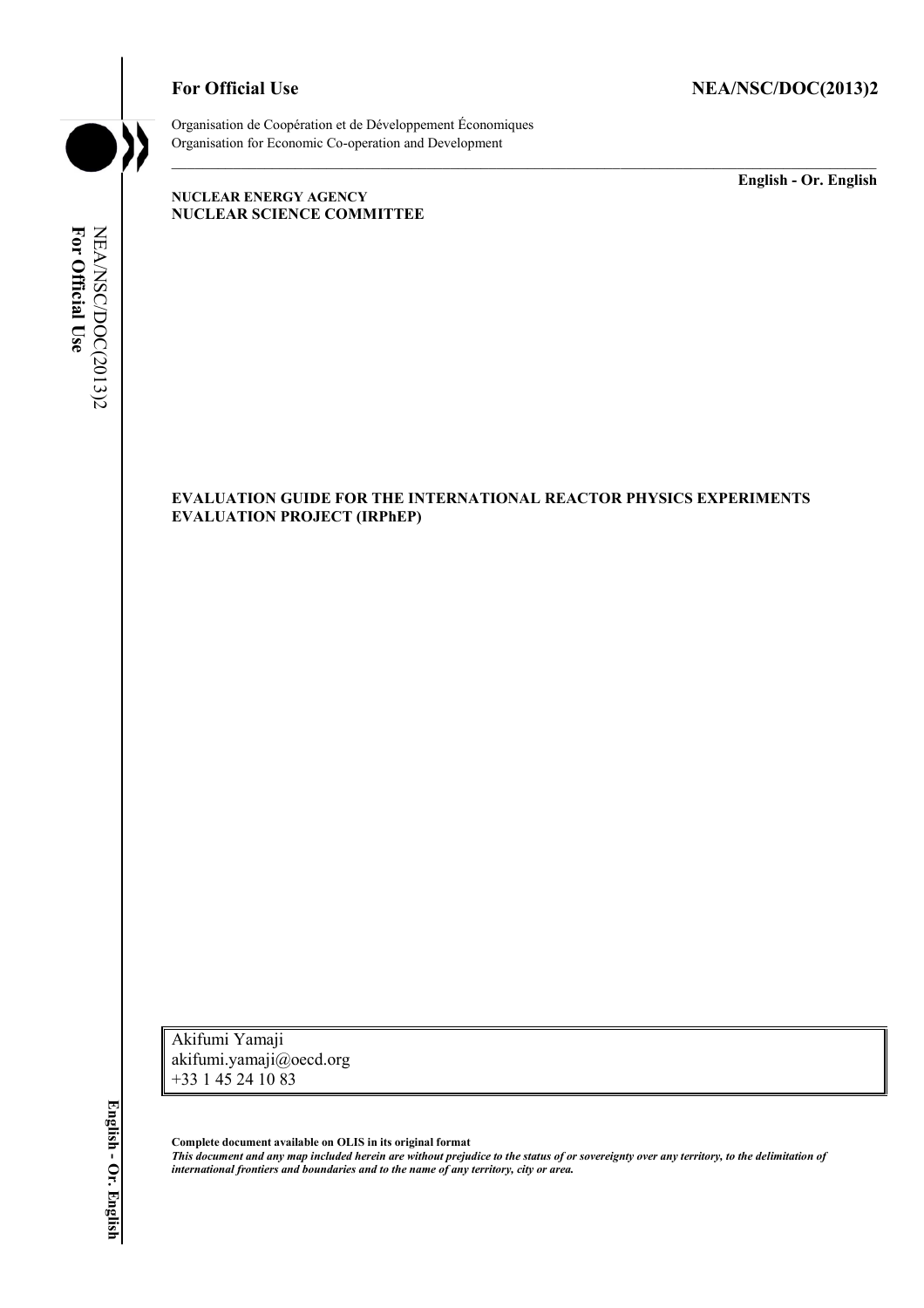# **EVALUATION GUIDE FOR THE**

# **INTERNATIONAL REACTOR PHYSICS EXPERIMENTS**

# **EVALUATION PROJECT (IRPhEP)**

**Table of Contents**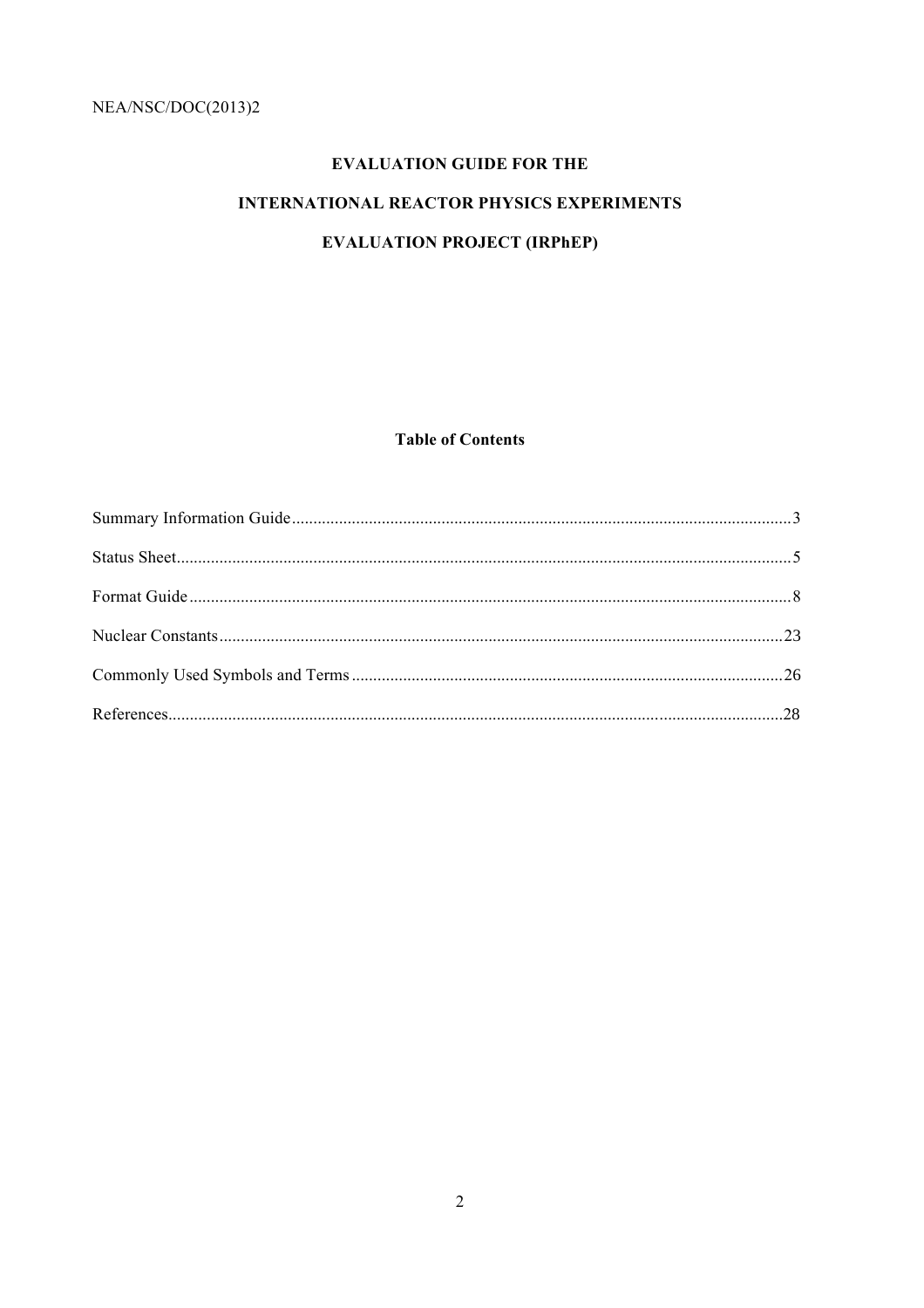## **Summary Information**

(To be used for the report containing inventory of experiments and linked to the first page of the evaluation)

- 1.0 Experiment identification number
- 2.0 Date
- 3.0 Name of experiment
	- 3.1. Purpose of experiment
	- 3.2. Phenomena measured and scope
- 4.0 Name or designation of experimental programme
- 5.0 Description of facility
- 6.0 Description of test or experiment
	- 6.1 Experimental configuration
		- 6.1.1 Type of assemblies
			- Zoned assembly
			- Clean benchmark assembly
			- Engineering benchmark assembly / engineering mockup core
			- Special purpose assemblies
			- 6.1.2 Assembly details
				- 6.1.2.1 Type
				- 6.1.2.2 Fuel
				- 6.1.2.3 Moderator
				- 6.1.2.4 Absorbers
				- 6.1.2.5 Critical mass
				- 6.1.2.6 Core volume
				- 6.1.2.7 Blanket
				- 6.1.2.8 Reflectors
				- 6.1.2.9 Reactivity adjustment
				- 6.1.2.10 Other
			- 6.1.3 Assembly variants
	- 6.2 Core life cycle
		- BOL
			- EOL
			- **Other**
	- 6.3 Experimental limitations or shortcomings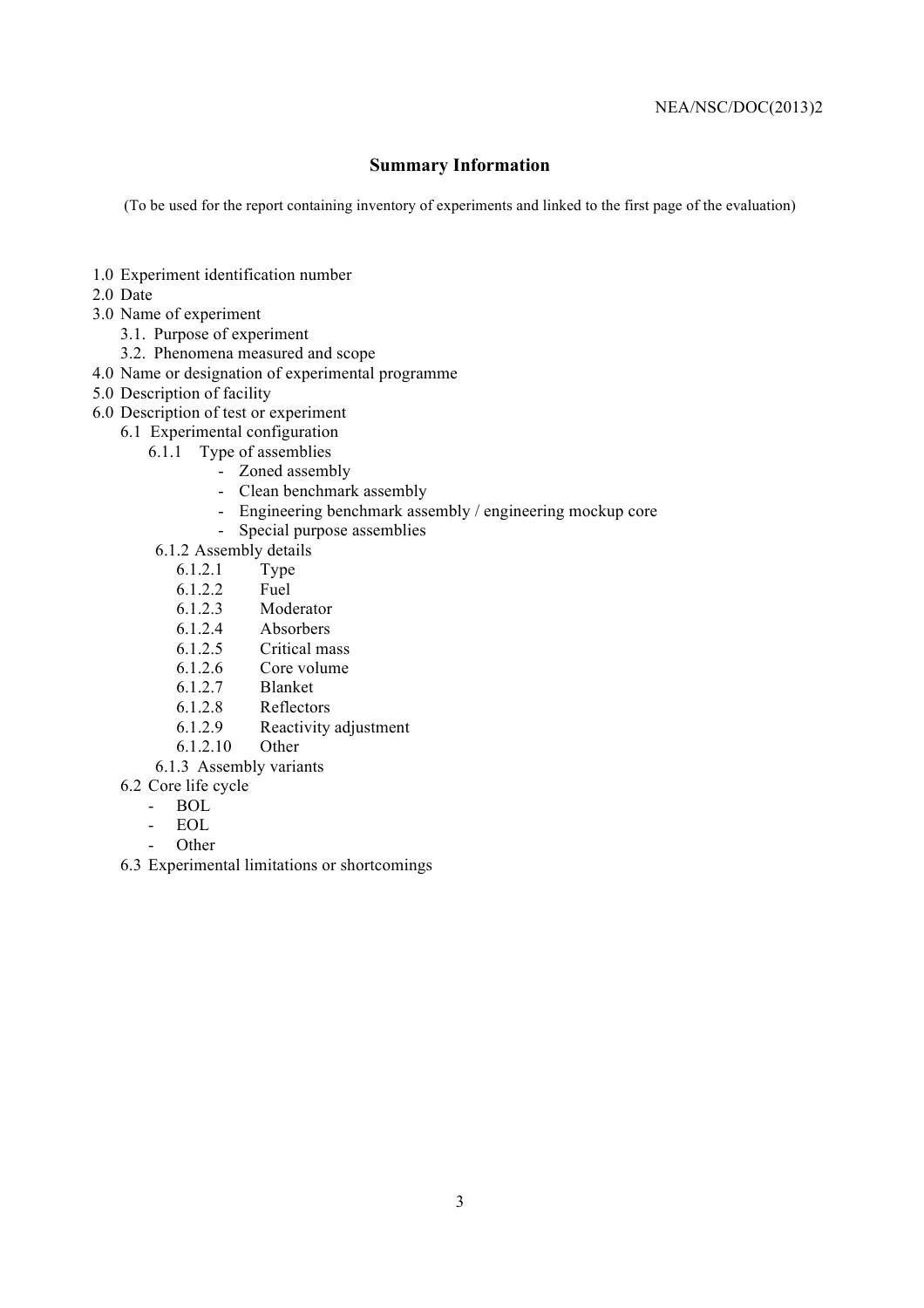#### 7.0 Phenomena measured

- 7.1 Description of results and analysis (values and evaluated uncertainties)
	- 7.1.1 Reactivity control for criticality
	- 7.1.2 Reaction rates / ratios
		- **Capture** 
			- Fission
			- **Other**
	- 7.1.3 Reactivity worth
		- Of samples
		- Expansion worth
		- Voided zone
		- Reflector worth
		- Other
	- 7.1.4 Sample Doppler reactivity
	- 7.1.5 Temperature coefficients
	- 7.1.6 Control rod or rod-bank worths
	- 7.1.7 Soluble boron worth
	- 7.1.8 Gamma heating distributions
	- 7.1.9 Neutron spectrum
	- 7.1.10 Kinetic parameters
	- 7.1.11 Reactor power distributions
	- 7.1.12 Isotopic measurements
- 7.2 Special features and characteristics of experiment
	- 7.2.1 Moderator/fuel ratio
	- 7.2.2 Measured spectral indices
- 7.3 Measurement systems (methods) and uncertainties
- 8.0 Duplicate or complementary experiments / other related experiments
- 9.0 Status of completion of the evaluation
- 10.0 References (pointer to evaluation, archive if available, otherwise generic bibliographic reference)
- 11.0 Authors/ organisers
	- 11.1 Establishment
	- 11.2 Staff involved in experiment
	- 11.3 Contact information
		- 11.4 Reviewers of compiled data
- 12.0 Material available
	- 12.1 Data and Format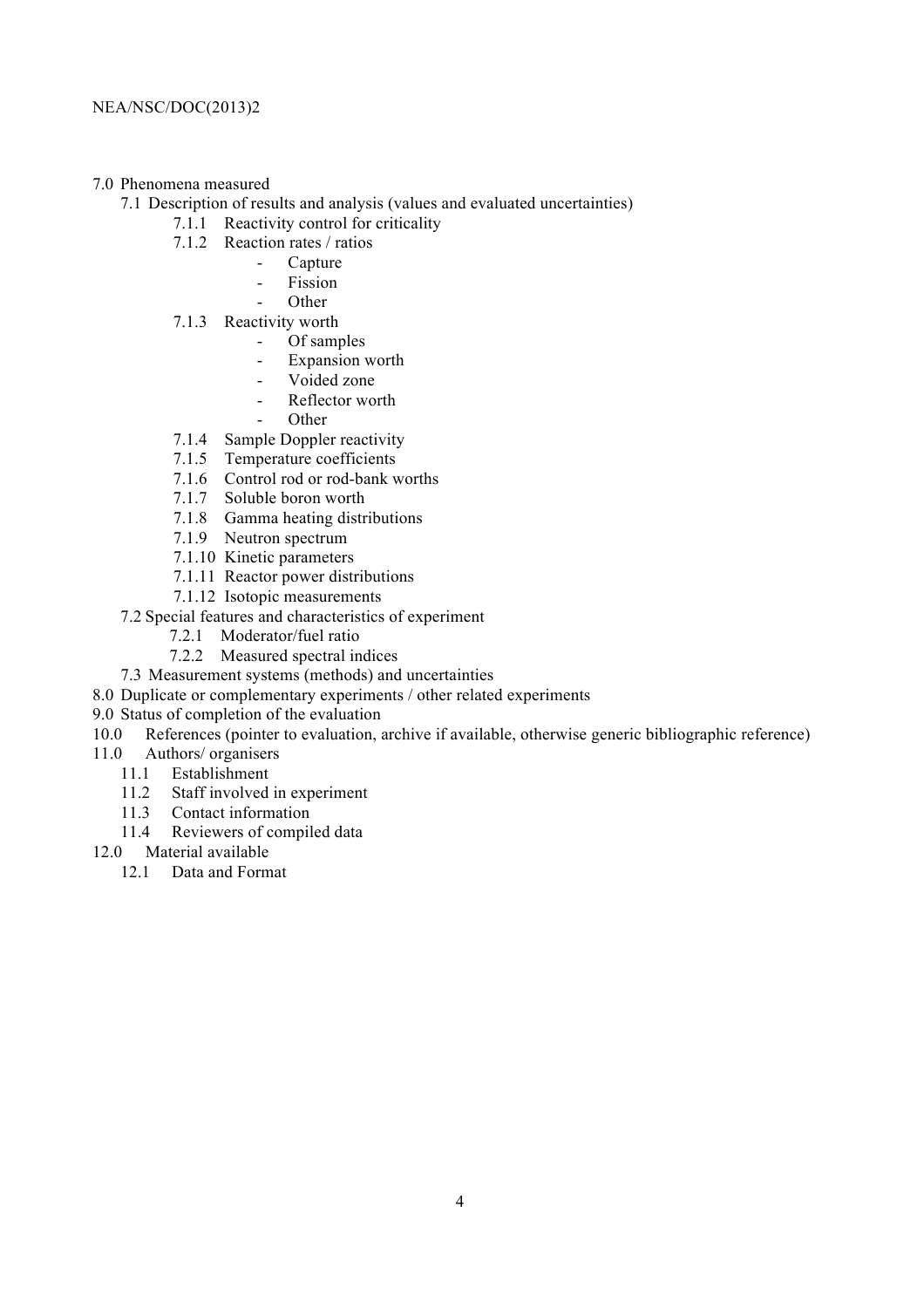# NEA/NSC/DOC(2013)2

#### **Status of Compilation / Evaluation / Peer Review**

| <b>Section 1</b>                                                         | Compiled         | Independent<br><b>Review</b> | Working<br><b>Group Review</b> | <b>Approved</b> |
|--------------------------------------------------------------------------|------------------|------------------------------|--------------------------------|-----------------|
| 1.0 DETAILED DESCRIPTION                                                 |                  |                              |                                |                 |
| Description of the Critical and / or<br>1.1<br>Subcritical Configuration |                  |                              |                                |                 |
| 1.2 Description of Buckling and Extrapolation<br>Length Measurements     |                  |                              |                                |                 |
| 1.3 Description of Spectral Characteristics<br>Measurements              |                  |                              |                                |                 |
| 1.4 Description of Reactivity Effects<br>Measurements                    |                  |                              |                                |                 |
| 1.5 Description of Reactivity Coefficient<br>Measurements                |                  |                              |                                |                 |
| 1.6 Description of Kinetics Measurements                                 |                  |                              |                                |                 |
| 1.7 Description of Reaction-Rate Distribution<br>Measurements            |                  |                              |                                |                 |
| 1.8 Description of Power Distribution<br>Measurements                    |                  |                              |                                |                 |
| 1.9 Description of Isotopic Measurements                                 |                  |                              |                                |                 |
| 1.10 Description of Other Miscellaneous Types<br>of Measurements         |                  |                              |                                |                 |
| <b>Section 2</b>                                                         | <b>Evaluated</b> | Independent<br><b>Review</b> | Working<br><b>Group Review</b> | Approved        |
| 2.0 EVALUATION OF EXPERIMENTAL<br><b>DATA</b>                            |                  |                              |                                |                 |
| 2.1 Evaluation of Critical and / or Subcritical<br>Configuration Data    |                  |                              |                                |                 |
| 2.2 Evaluation of Buckling and Extrapolation<br>Length Data              |                  |                              |                                |                 |
| 2.3 Evaluation of Spectral Characteristics<br>Data                       |                  |                              |                                |                 |
| Evaluation of Reactivity Effects Data<br>2.4                             |                  |                              |                                |                 |
| 2.5 Evaluation of Reactivity Coefficient Data                            |                  |                              |                                |                 |
| <b>Evaluation of Kinetics Measurements</b><br>2.6<br>Data                |                  |                              |                                |                 |
| <b>Evaluation of Reaction Rate Distributions</b><br>2.7                  |                  |                              |                                |                 |
| Evaluation of Power Distribution Data<br>2.8                             |                  |                              |                                |                 |
| 2.9 Evaluation of Isotopic Measurements                                  |                  |                              |                                |                 |
| 2.10 Evaluation of Other Miscellaneous Types<br>of Measurements          |                  |                              |                                |                 |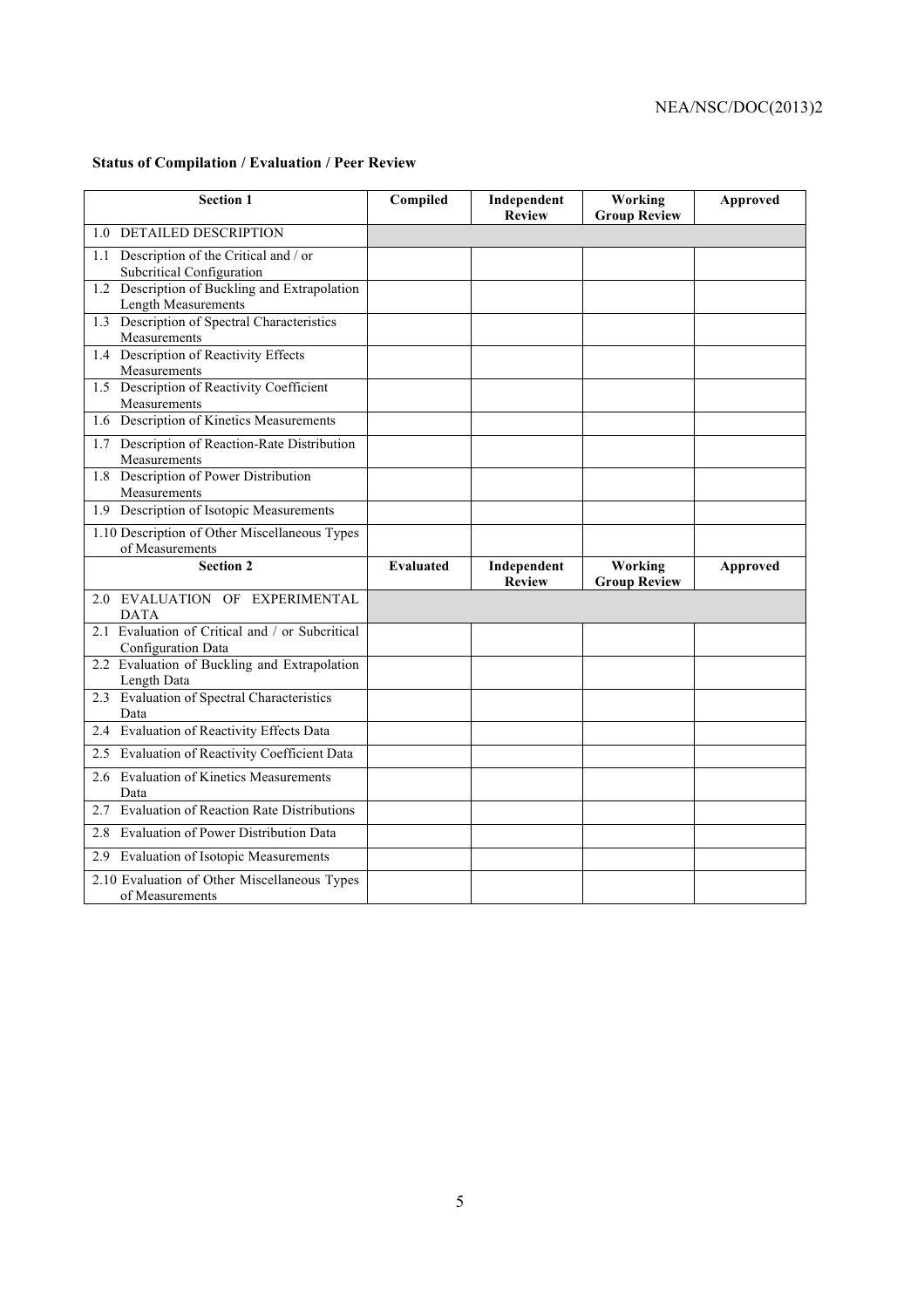# NEA/NSC/DOC(2013)2

| <b>Section 3</b>                                                            | Compiled | Independent<br><b>Review</b> | Working<br><b>Group Review</b> | Approved |
|-----------------------------------------------------------------------------|----------|------------------------------|--------------------------------|----------|
| <b>BENCHMARK SPECIFICATIONS</b><br>3.0                                      |          |                              |                                |          |
| Benchmark-Model Specifications for<br>3.1                                   |          |                              |                                |          |
| Critical and / or Subcritical                                               |          |                              |                                |          |
| Measurements                                                                |          |                              |                                |          |
| 3.2 Benchmark-Model Specifications for<br>Buckling and Extrapolation Length |          |                              |                                |          |
| Measurements                                                                |          |                              |                                |          |
| 3.3 Benchmark-Model Specifications for                                      |          |                              |                                |          |
| Spectral Characteristics Measurements                                       |          |                              |                                |          |
| 3.4 Benchmark-Model Specifications for                                      |          |                              |                                |          |
| Reactivity Effects Measurements                                             |          |                              |                                |          |
| 3.5 Benchmark-Model Specifications for                                      |          |                              |                                |          |
| Reactivity Coefficient Measurements<br>Benchmark-Model Specifications for   |          |                              |                                |          |
| 3.6<br>Kinetics Measurements                                                |          |                              |                                |          |
| 3.7 Benchmark-Model Specifications for                                      |          |                              |                                |          |
| <b>Reaction-Rate Distribution Measurements</b>                              |          |                              |                                |          |
| Benchmark-Model Specifications for<br>3.8                                   |          |                              |                                |          |
| Power Distribution Measurements                                             |          |                              |                                |          |
| 3.9 Benchmark-Model Specifications for                                      |          |                              |                                |          |
| Isotopic Measurements                                                       |          |                              |                                |          |
| 3.10 Benchmark-Model Specifications of Other                                |          |                              |                                |          |
| Miscellaneous Types of Measurements<br><b>Section 4</b>                     | Compiled | Independent                  | Working                        | Approved |
|                                                                             |          | <b>Review</b>                | <b>Group Review</b>            |          |
| <b>4.0 RESULTS OF SAMPLE</b><br><b>CALCULATIONS</b>                         |          |                              |                                |          |
| 4.1 Results of Calculations of the Critical or                              |          |                              |                                |          |
| Subcritical Configurations                                                  |          |                              |                                |          |
| 4.2 Results of Buckling and Extrapolation<br>Length Calculations            |          |                              |                                |          |
| 4.3 Results of Spectral Characteristics                                     |          |                              |                                |          |
| Calculations                                                                |          |                              |                                |          |
| 4.4 Results of Reactivity Effect Calculations                               |          |                              |                                |          |
| 4.5 Results of Reactivity Coefficient                                       |          |                              |                                |          |
| Calculations<br>4.6 Results of Kinetics Parameter Calculations              |          |                              |                                |          |
| 4.7 Results of Reaction-Rate Distribution                                   |          |                              |                                |          |
| Calculations                                                                |          |                              |                                |          |
| 4.8 Results of Power Distribution Calculations                              |          |                              |                                |          |
| 4.9 Results of Isotopic Calculations                                        |          |                              |                                |          |
| 4.10 Results of Calculations of Other                                       |          |                              |                                |          |
| Miscellaneous Types of Measurements                                         |          |                              |                                |          |
| <b>Section 5</b>                                                            | Compiled | Independent<br><b>Review</b> | Working<br><b>Group Review</b> | Approved |
| 5.0 REFERENCES                                                              |          |                              |                                |          |
| Appendix A: Computer Codes, Cross Sections,                                 |          |                              |                                |          |
| and Typical Input Listings                                                  |          |                              |                                |          |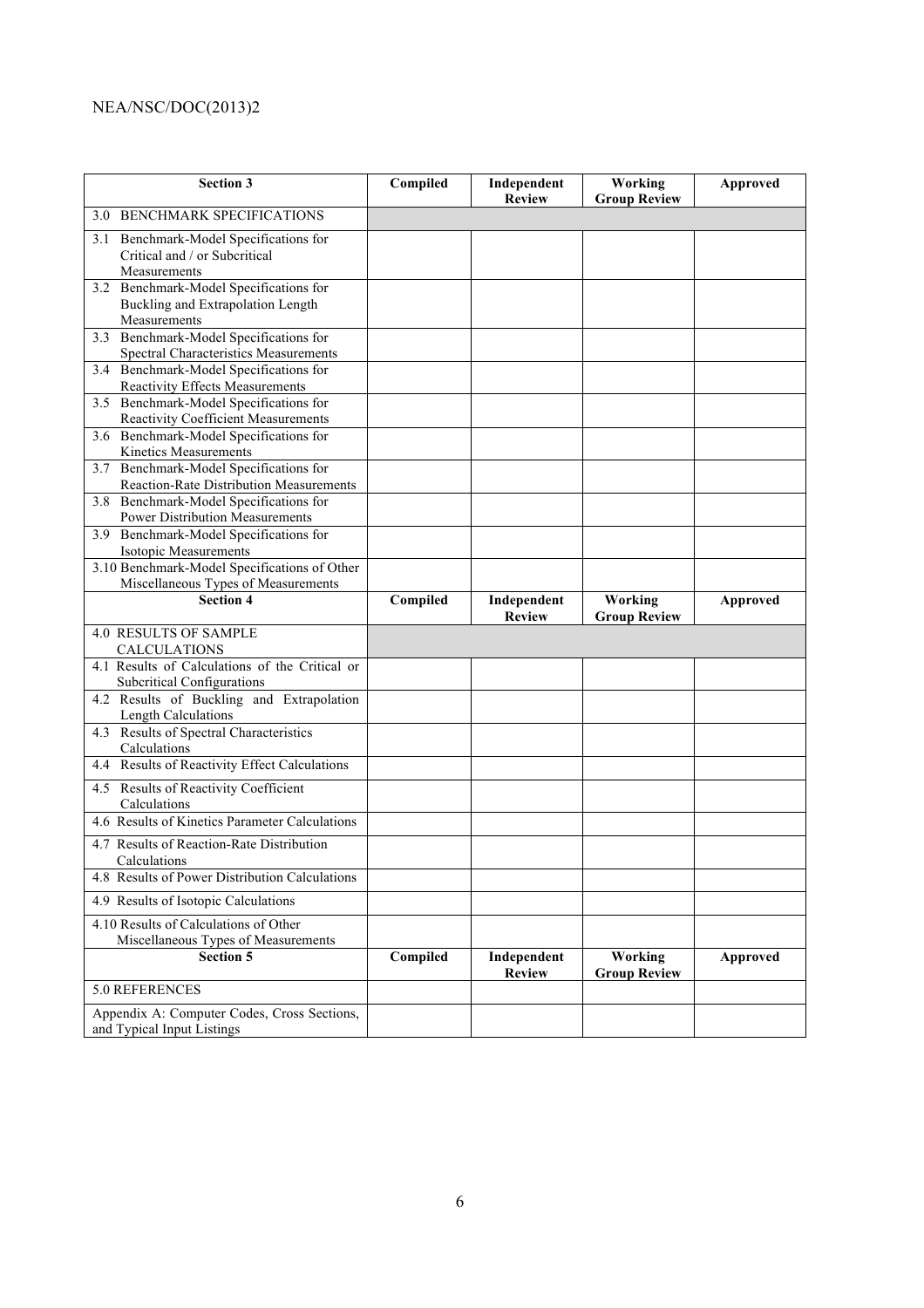#### **Evaluation Guide for the International Reactor Physics Experiments Evaluation Project (IRPhEP)**

#### *General Format Guidelines*

*Final formatting, in terms of the document, including text, table and graphics, will be done by the publication staff. Evaluators are encouraged to follow the standard formatting guidelines outlined below, but should allow the publication staff to perform final formatting, to ensure consistency in evaluations contained within the Handbook. Publication templates will be used to ensure this consistency. Evaluations containing special/individual formatting functions, such as auto table/figure numbering, may interfere with the template styles and capabilities. Such special formatting functions should be avoided.*

*Note: Although final formatting will be done by the publication staff, evaluators should number tables and figures sequentially within sections (e.g., For Section 2 tables/figures, label as Table/Figure 2.1, 2.2, etc.). Authors of evaluations with unusually large numbers of figures and tables may, at their discretion, use additional levels of Table/Figure numbering (e.g., For Section 2 tables/figures, label as Table/Figure 2.1.1, 2.1.2, etc. or Table 2.1.1.1, 2.1.1.2, etc.); however numbering must be consistent throughout the evaluation and in no case should more than four levels be used.*

*General presentation guidelines that evaluators should follow are given below:*

- *Paper size should be"A4".*
- *Use 11-point, Times New Roman font for main text.*
- *Main text should be left-justified.*
- *Margins should be set as follows: top and bottom margins - .3 inches; left-hand margins – 1 inch; and right-hand margins - .8 inches.*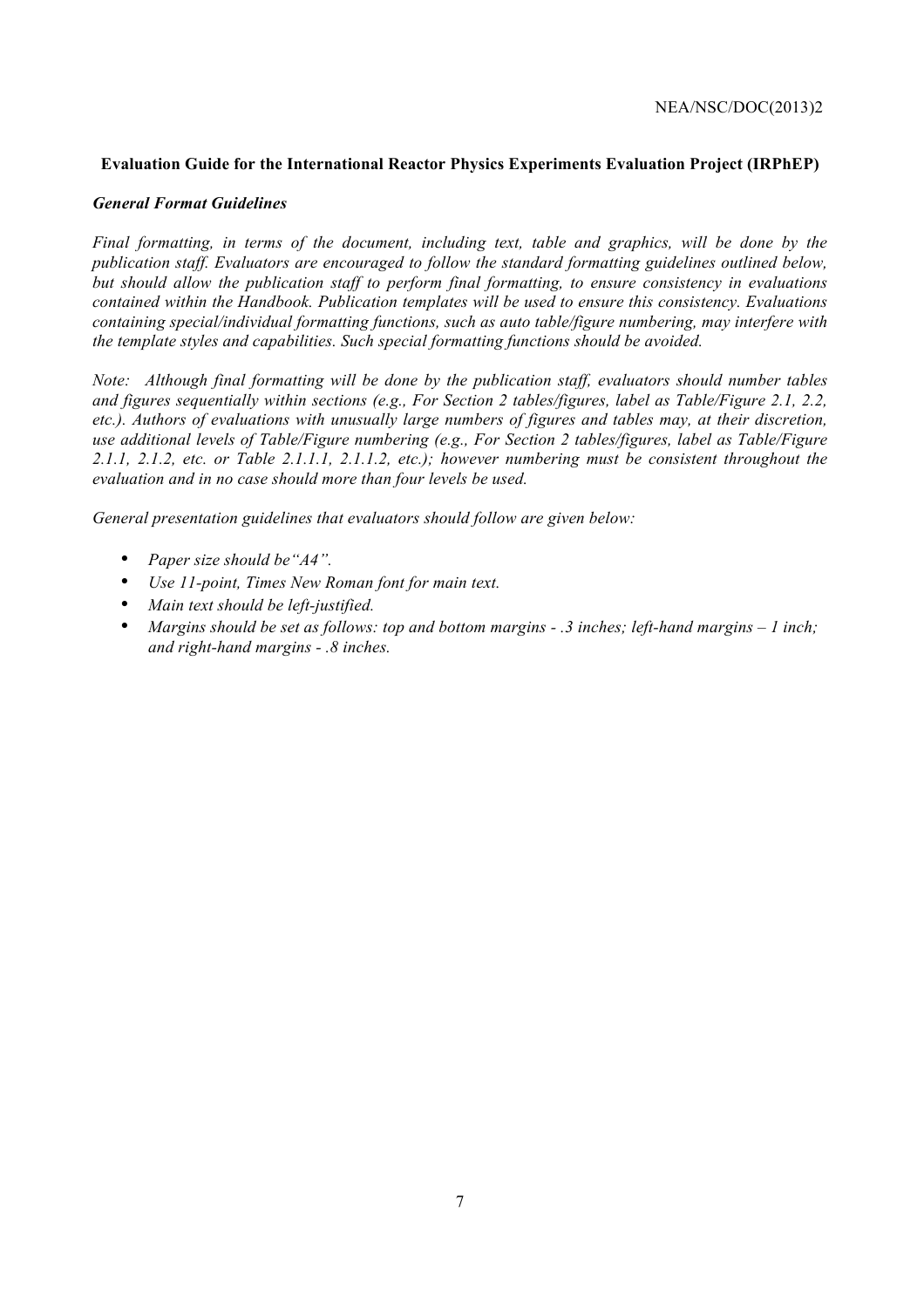### **DOCUMENT FORMAT GUIDE**

#### **EXPERIMENT TITLE**

#### **IDENTIFICATION NUMBER:**

Each experiment has a unique identifier that consists of two parts. Part 1 consists of the Reactor Name, Reactor Type, Facility Type and a Three Digit Numerical Identifier. Part 2 of the identifier begins on a separate line and includes the Measurement Type(s). Identifiers take the following form:

> (Reactor Name)-(Reactor Type)-(Facility Type)-(Three-Digit Numerical Identifier) (Measurement Type(s))

| <b>REACTOR TYPE</b>              |              | <b>FACILITY TYPE</b>           |              | <b>MEASUREMENT TYPE</b>                      |               |
|----------------------------------|--------------|--------------------------------|--------------|----------------------------------------------|---------------|
| <b>Pressurized Water Reactor</b> | <b>PWR</b>   | Experimental<br>Facility $(1)$ | <b>EXP</b>   | Critical Configuration                       | <b>CRIT</b>   |
| <b>VVER Reactors</b>             | <b>VVER</b>  | Power Reactor                  | <b>POWER</b> | Subcritical Configuration                    | <b>SUB</b>    |
| Boiling Water Reactor            | BWR          | Research<br>Reactor            | <b>RESR</b>  | Buckling & Extrapolation Length              | <b>BUCK</b>   |
| Liquid Metal Fast Reactor        | <b>LMFR</b>  |                                |              | Spectral Characteristics                     | <b>SPEC</b>   |
| Gas Cooled (Thermal)<br>Reactor  | <b>GCR</b>   |                                |              | <b>Reactivity Effects</b>                    | <b>REAC</b>   |
| Gas Cooled (Fast) Reactor        | <b>GCFR</b>  |                                |              | <b>Reactivity Coefficients</b>               | <b>COEF</b>   |
| Light Water Moderated<br>Reactor | LWR          |                                |              | Kinetics Measurements                        | <b>KIN</b>    |
| Heavy Water Moderated<br>Reactor | <b>HWR</b>   |                                |              | <b>Reaction-Rate Distributions</b>           | <b>RRATE</b>  |
| Molten Salt Reactor              | MSR          |                                |              | <b>Power Distributions</b>                   | <b>POWDIS</b> |
| <b>RBMK</b> Reactor              | <b>RBMK</b>  |                                |              | Isotopic Composition                         | <b>ISO</b>    |
| Space Reactor                    | <b>SPACE</b> |                                |              | Other Miscellaneous Types of<br>Measurements | <b>MISC</b>   |
| Fundamental <sup>(2)</sup>       | <b>FUND</b>  |                                |              |                                              |               |

(1) Generally, experimental facilities are easily modified to represent a wide variety of core configurations and often criticality is achieved by a means other than control rod position (control rods are typically fully withdrawn). Facilities for which the primary focus is the production of integral-experiment data that support ex-core activities such as handling and storage of fissile material are also categorized as experimental facilities.

(2) Reactors or assemblies that are intended primarily to make fundamental physics measurements and do not support the design of a particular reactor type are categorized as Fundamental.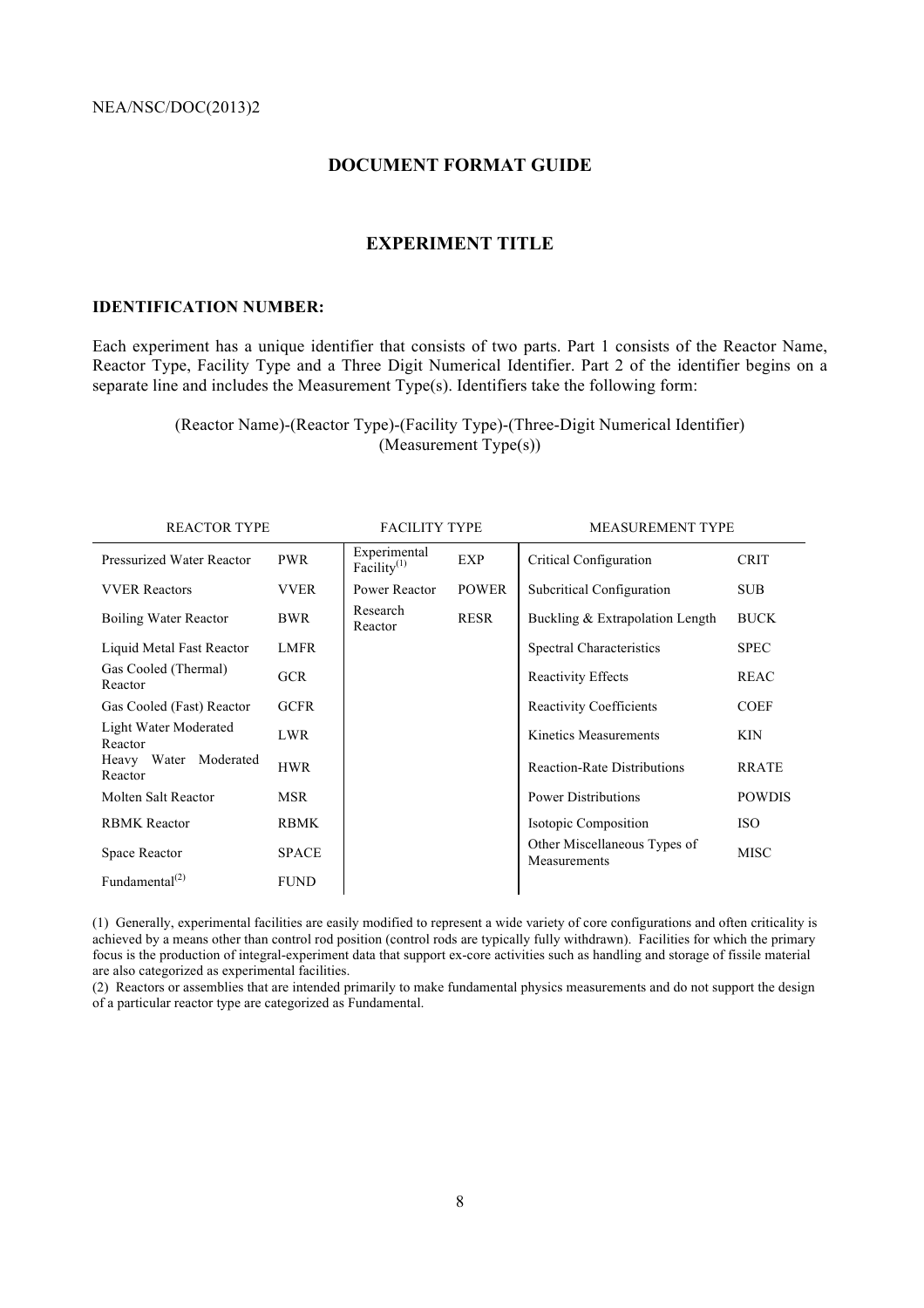Examples of identifiers are:

#### ZPR-LMFR-EXP-001 CRIT-SPEC-REAC-COEF-KIN-RRATE

This identifier corresponds to the first evaluation of measurements made on the ZPR liquid metal fast reactor experimental facility. The critical configuration, spectral measurements, reactivity measurements and coefficients, kinetics parameters, and reaction rates were measured and the data are provided.

#### VENUS-PWR-EXP-001 BUCK-RRATE-POWDIS

This identifier corresponds to the first evaluation of measurements made on the VENUS pressurized water reactor experimental facility. Buckling and extrapolation length, reaction rate, and power distributions were measured and the data are provided.

#### ZR6-VVER-EXP-001

#### CRIT-BUCK-SPEC-REAC-COEF-RRATE

This identifier corresponds to the first evaluation of measurements made on the ZR-6 VVER experimental facility. The critical configuration, buckling and extrapolation length, reaction rate, spectral measurements, reactivity measurements and coefficients, and reaction rates were measured and the data are provided.

#### **KEY WORDS:**

A list of words that describe key features of the experiment is provided. Keywords include the fissile material of the reactor as well as moderator and reflector materials (e.g., low-enriched uranium, lightwater-moderated, graphite-reflected, unreflected).

#### *Section 1 General Guidelines*

*A detailed description of the experiments and all relevant experimental data are provided in the appropriate subsections within this section. The detailed description includes the measurement methods used and the results obtained for the parameters of interest, as well as methods used to obtain the experimental data. Experimental data are values of parameters that are needed to completely describe the experiment and that have been directly measured. Examples are dimensions obtained from tightly controlled specifications or with calibrated measuring devices, masses obtained from weighing, and temperatures from thermometer readings. It is recommended that only experimental data, taken directly from the references, be included in Section 1. However, values derived from experimental data, such as density derived from masses and dimensions, or compositions normalized to 100 wt.%, may be included if clearly noted as derived with the method of derivation given.*

*In order to clarify the description of the experiment and to not prejudge the evaluation, there should be no mention of models, calculated results, or evaluative statements in this section. Only the physical description of the actual experiment is given.*

*Uncertainties in the data that were assigned by the experimenters, either in published or unpublished (e.g., logbook) sources, should be given. How the uncertainties were determined and what they represent (e.g., standard deviation, specification tolerance, measured bounds), if known, should be noted.*

*Any inconsistencies in the data from different sources are mentioned. In addition to enough information that the derivation of benchmark-model specifications in Section 3 is evident, it is recommended that more experimental data, which might be useful for more detailed modelling or for justification of sufficiency of the model, be provided.*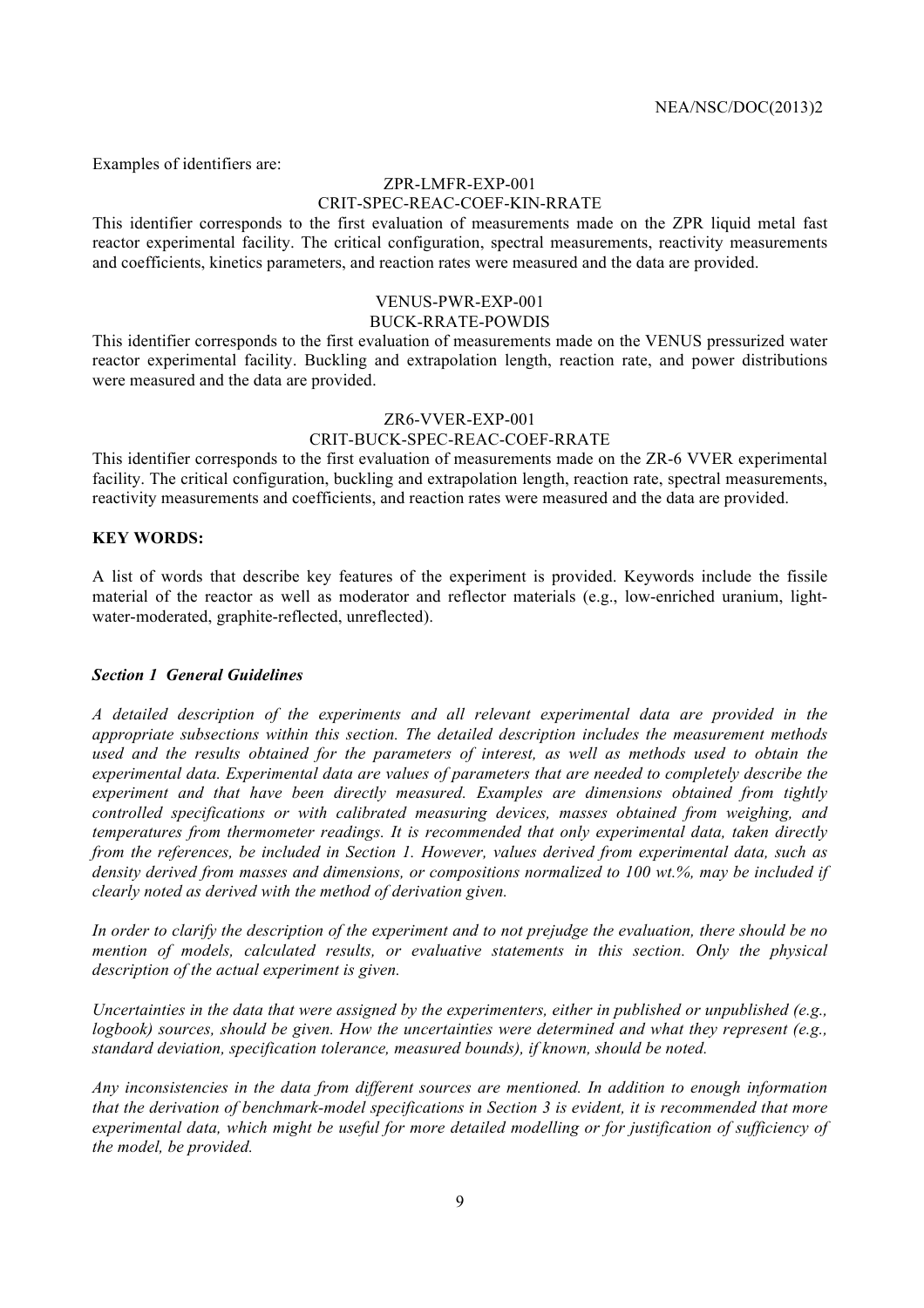#### NEA/NSC/DOC(2013)2

*The source of each datum should be clear. Sources of data include published reports, logbooks, chemicallaboratory analyses, handbooks or standards of material compositions, photographs, memos or other records provided by experimenters, and discussions with experimenters.*

*Details of the main features of an experiment given in Section 1.1 for the critical and / or subcritical configurations are often the same for all other types of measurements. It is not necessary to repeat this information in each subsequent section. However, additions and modifications to the geometry and additional materials that are introduced for each particular measurement type must be described in detail in the appropriate subsections, following the recommendations exemplified in the details given for Sections 1.1.X, below.*

*In general, modelling (idealization, simplification) of the experiment is not discussed here. However, if the exact experimental configuration is unknown (e.g., perhaps it was not reported because it was thought to be too complicated to describe in detail) and an idealization was provided by the experimenters, then the idealized experiment may be described here. Evaluation (Sections 2 and 3.1) of an idealized experiment*  includes an explanation of the assumptions used in going from the real experimental configuration to the *idealization.*

#### **1.0 DETAILED DESCRIPTION**

This section should start with a brief description of the scope and objectives of the experiment carried out. A short general description of the reactor or experimental facility is given, with a more detailed description optionally provided in an appendix. The types of evaluated experiments acceptable as benchmarks are summarized.

#### **1.1 Description of the Critical and / or Subcritical Configuration**

#### **1.1.1 Overview of Experiment**

The overview of the experiment should include the name of the facility, when the experiments were performed, the organization that performed the experiments, and perhaps the names of the experimenters if available. The conclusions of the Evaluation of Experimental Data section, Section 2.1, should be briefly stated. (e.g., "Twenty experiments were evaluated, but only 12 were judged to be acceptable for use as critical benchmark experiments.")

#### **1.1.2 Geometry of the Experiment Configuration and Measurement Procedure**

This section contains the detailed description of the physical arrangement and dimensions of the experiment. The method of determining the critical condition and, if applicable, the measured reactivity are stated. For ease of accurate transcription and checking, data and uncertainties are simply copied from the references, in their original units and to the precision that was recorded. However, if original units are not SI, evaluators are encouraged to parenthetically provide SI units immediately following the original units.

Subcritical measurements may require more detailed information about the neutron source and detectors than is typically required for critical assemblies.

#### **1.1.3 Material Data**

This section contains the detailed description of all materials used in the experiment as well as significant materials in the surroundings. Whether compositions are from physical or chemical analyses of the materials actually used in the experiments or are from material handbooks when only the type of material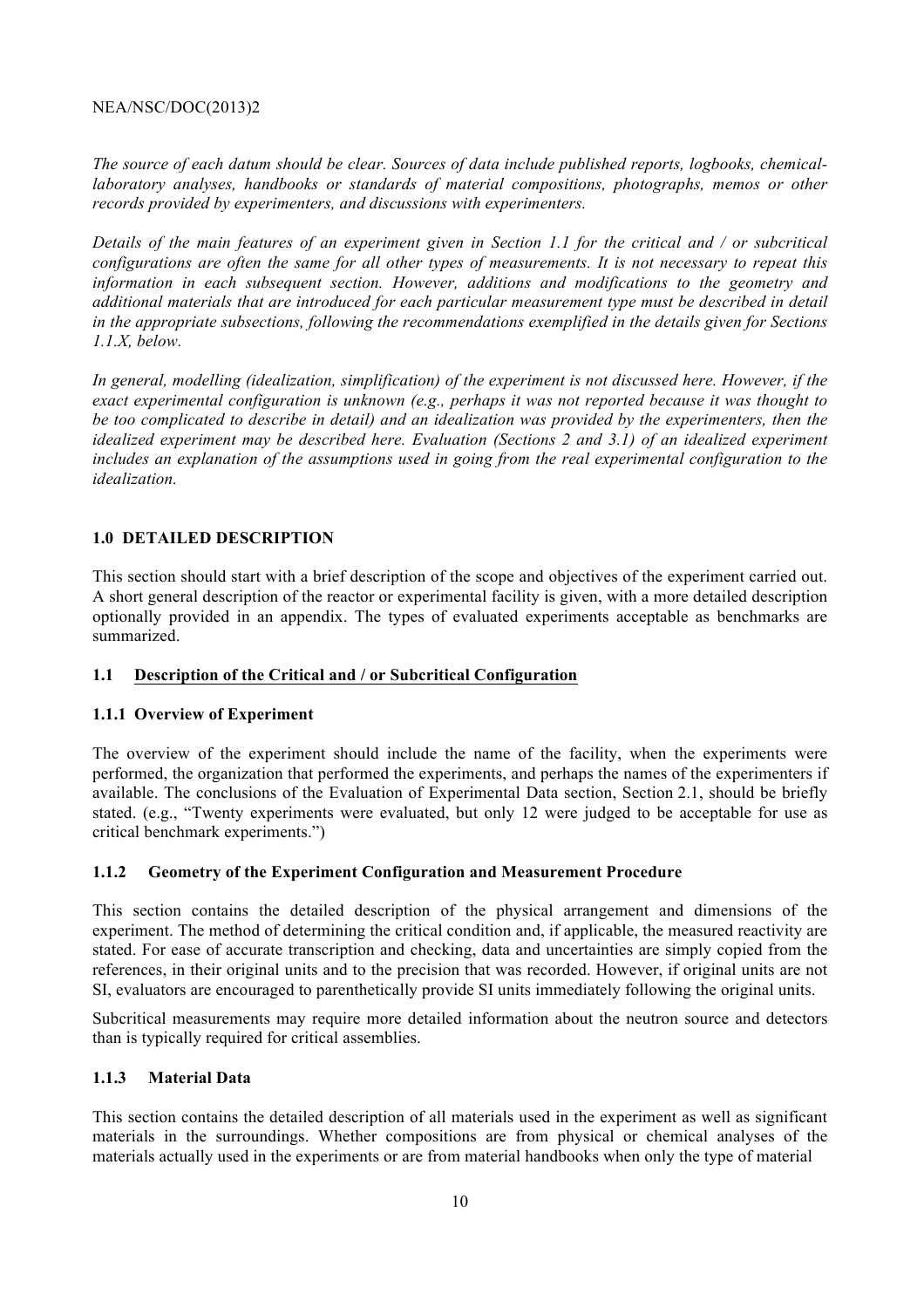was specified (e.g., stainless steel 304L) should be clear. Details of the methods of analysis and uncertainties, if known, are also given. When isotopic buildup and decay are important, relevant dates should be provided.

#### **1.1.4 Temperature Data**

The temperature at which the experiments were performed should be given and discussed in this section.

#### **1.1.5 Additional Information Relevant to Critical and Subcritical Measurements**

Additional information that is relevant to critical and subcritical measurements, such as reactivity measurements of components, is presented in this section. Subcritical measurement description must include the measurement technology and a discussion on the interpretation of the measurements as well as the measured data.

#### **1.2 Description of Buckling and Extrapolation Length Measurements**

This section contains a detailed description of any buckling and/or extrapolation length measurements. Uncertainties in the measurements assigned by the experimentalists, either in published or unpublished (e.g., logbooks) sources, should be included. Subsections 1.2.1 through 1.2.5 should contain, respectively, an overview of the measurements, the configuration geometry and measurement procedure, material data, temperature data, and additional information relevant to the buckling and extrapolation measurements. Detailed descriptions of the methods used to obtain the data should be included in the appropriate subsections. Values of the parameters that were directly measured should be given, as well as other data (e.g., constants) used in the data-reduction process. Clear distinction should be made between measured values, derived values, and data used to process measurements to obtain the experimental results. Subheadings for Sections 1.2.1 through 1.2.5 are fixed and, with the exception of Section 1.2.5, are the same as those heading listed in Section 1.1. The subheading for Section 1.2.5 is: **Additional Information Relevant to Buckling and Extrapolation Measurements.**

#### **1.3 Description of Spectral Characteristics Measurements**

This section contains a detailed description of any measurements made to determine spectral characteristics such as neutron spectra or  $^{238}U_c^{235}U_f$  ratios. Uncertainties in the measurements that were assigned by the experimentalists, either in published or unpublished (e.g. logbooks) sources, should be included. Subsections 1.3.1 through 1.3.5 should contain, respectively, an overview of the measurements, the configuration geometry and measurement procedure, material data, temperature data, and additional information relevant to the spectral characteristics measurements. Detailed descriptions of the methods used to obtain the data should be included in the appropriate subsections. Values of the parameters that were directly measured should be given, as well as other data (e.g., constants) used in the data-reduction process. Clear distinction should be made between measured values, derived values, and data used to process measurements to obtain the experimental results. Subheadings for Sections 1.3.1 through 1.3.5 are fixed and, with the exception of Section 1.3.5, are the same as those heading listed in Section 1.1. The subheading for Section 1.3.5 is: **Additional Information Relevant to Spectral Characteristics Measurements.**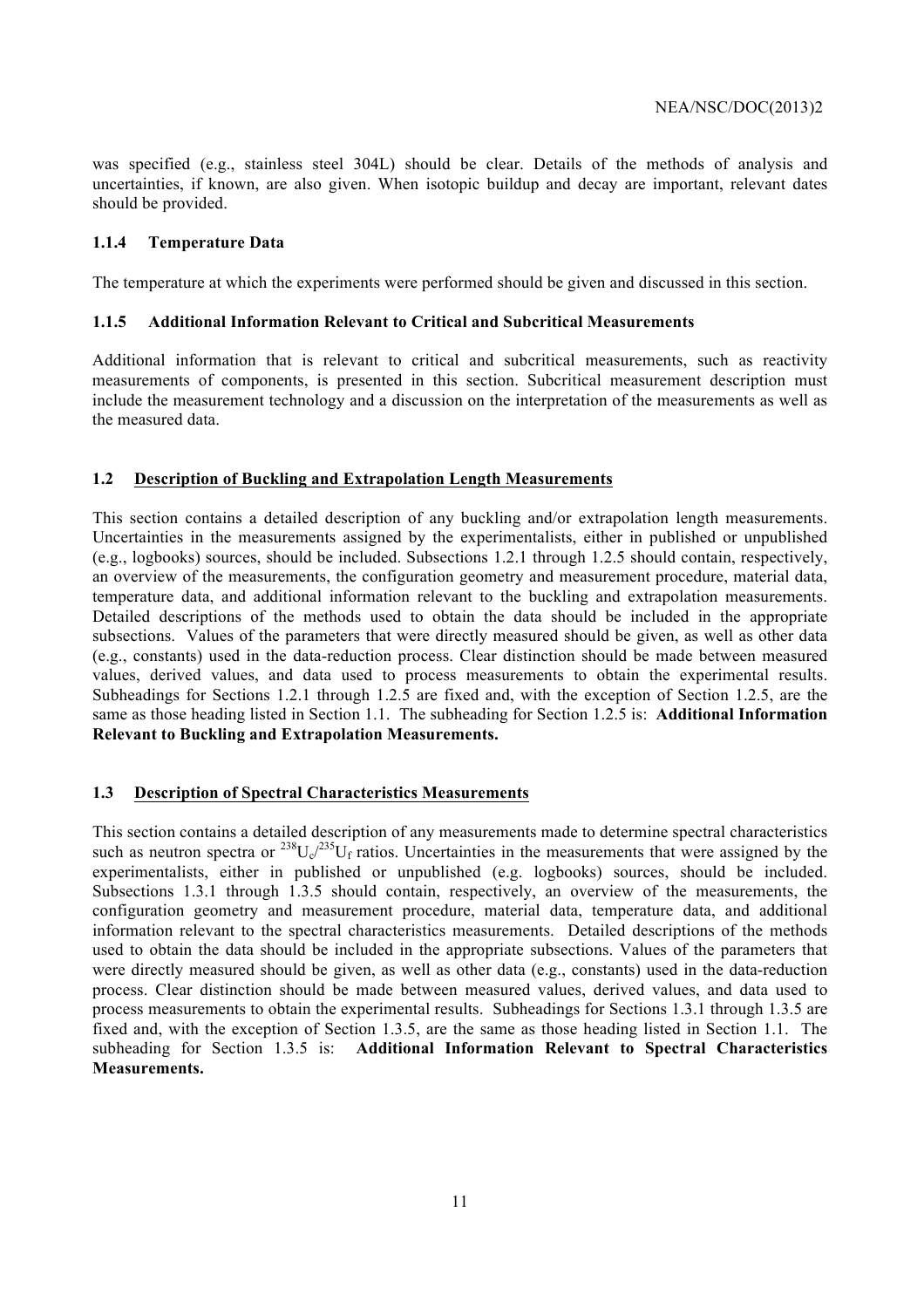#### **1.4 Description of Reactivity Effects Measurements**

This section contains a detailed description of measurements such as control-rod worth, void effects, smallsample worth, fuel substitution, and xenon effects. Uncertainties in the measurements that were assigned by the experimentalists, either in published or unpublished (e.g., logbooks) sources, should be included. Subsections 1.4.1 through 1.4.5 should contain, respectively, an overview of the measurements, the configuration geometry and measurement procedure, material data, temperature data, and additional information relevant to the reactivity-effect measurements. Detailed descriptions of the methods used to obtain the data should be included in the appropriate subsections. Values of the parameters that were directly measured should be given, as well as other data (e.g., group constants of delayed neutrons) used in the data-reduction process. Clear distinction should be made between measured values, derived values, and data used to process measurements to obtain the experimental results. Subheadings for Sections 1.4.1 through 1.4.5 are fixed and, with the exception of Section 1.4.5, are the same as those heading listed in Section 1.1. The subheading for Section 1.4.5 is: **Additional Information Relevant to Reactivity Effects Measurements.**

#### **1.5 Description of Reactivity Coefficient Measurements**

This section contains a detailed description of measurements such as the temperature coefficient of reactivity,  $\partial \rho / \partial T$ ; the moderator-height coefficient of reactivity,  $\partial \rho / \partial H$ ; and soluble boron worth,  $\partial \rho / \partial C_R$ . Uncertainties in the measurements that were assigned by the experimentalists, either in published or unpublished (e.g. logbooks) sources, should be included. Subsections 1.5.1 through 1.5.5 should contain, respectively, an overview of the measurements, the configuration geometry and measurement procedure, material data, temperature data, and additional information relevant to the reactivity-coefficient measurements. Detailed descriptions of the methods used to obtain the data should be included in the appropriate subsections. Values of the parameters that were directly measured should be given, as well as other data (e.g., constants) used in the data-reduction process. Clear distinction should be made between measured values, derived values, and data used to process measurements to obtain the experimental results. Subheadings for Sections 1.5.1 through 1.5.5 are fixed and, with the exception of Section 1.5.5, are the same as those heading listed in Section 1.1. The subheading for Section 1.5.5 is: **Additional Information Relevant to Reactivity Coefficient Measurements.**

#### **1.6 Description of Kinetics Measurements**

This section contains a detailed description of measurements such as decay constants,  $\beta_{\text{eff}}$ , or prompt neutron lifetime. Uncertainties in the measurements that were assigned by the experimentalists, either in published or unpublished (e.g., logbooks) sources, should be included. Subsections 1.6.1 through 1.6.5 should contain, respectively, an overview of the measurements, the configuration geometry and measurement procedure, material data, temperature data, and additional information relevant to the kinetics measurements. Detailed descriptions of the methods used to obtain the data should be included in the appropriate subsections. Values of the parameters that were directly measured should be given, as well as other data (e.g., constants) used in the data-reduction process. Clear distinction should be made between measured values, derived values, and data used to process measurements to obtain the experimental results. Subheadings for Sections 1.6.1 through 1.6.5 are fixed and, with the exception of Section 1.6.5, are the same as those heading listed in Section 1.1. The subheading for Section 1.6.5 is: **Additional Information Relevant to Kinetics Measurements.**